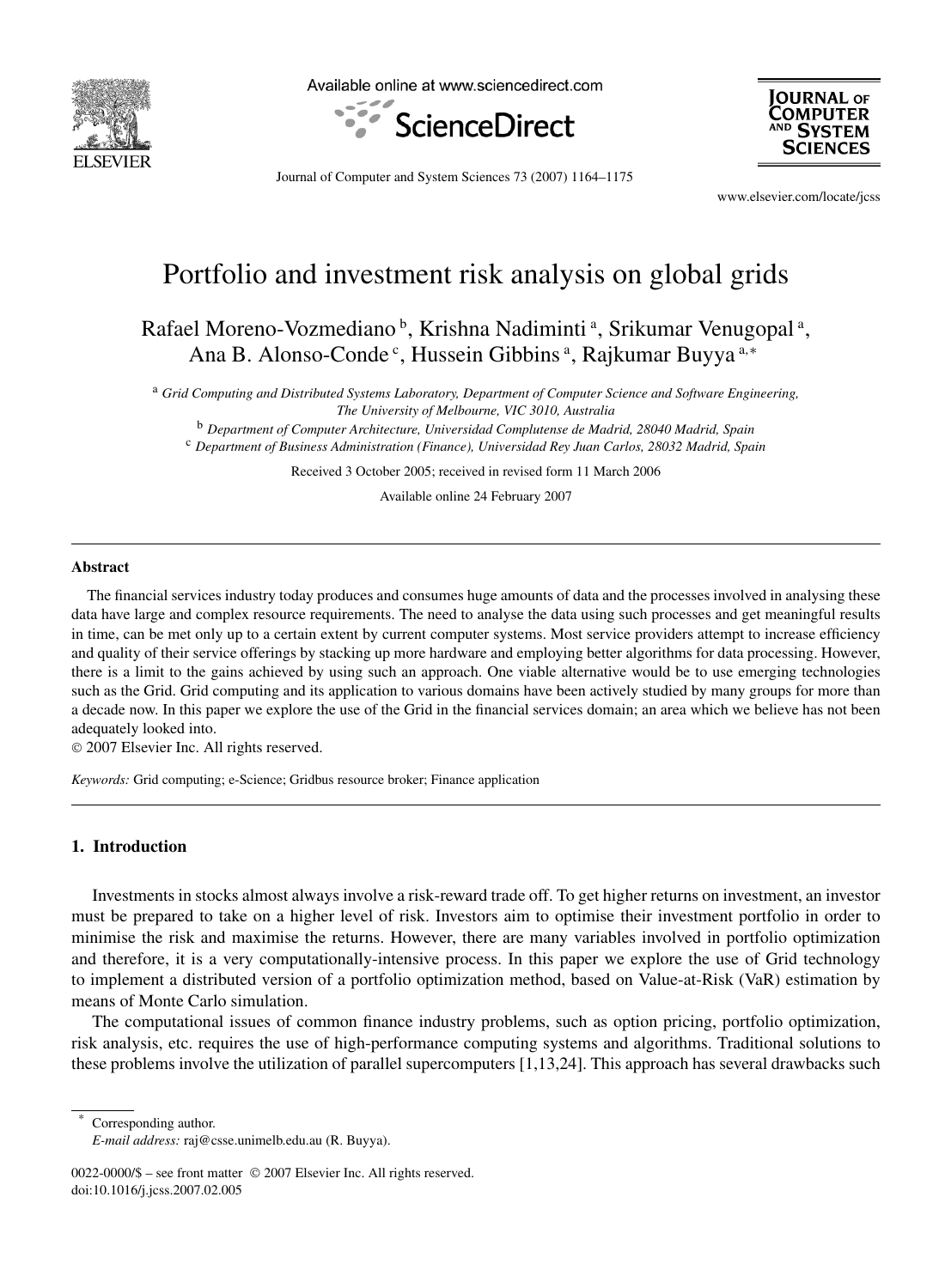

Fig. 1. Simple scenario illustrating the use of the Grid in financial markets for portfolio analysis.

as high cost of the systems, highly qualified personnel for administration and maintenance and difficult programming environments (distributed memory or message passing).

In this context, Grid computing [9] is emerging as a promising model for the next generation of distributed computing solutions. This technology is based on the efficient sharing and cooperation of heterogeneous, geographically distributed resources such as CPUs, clusters, multiprocessors, storage devices, databases and scientific instruments. Computational grids have been successfully used for solving grand challenge problems in science and engineering. However, the use of this technology for computationally demanding applications in economics and finance has not been deeply explored.

A simple scenario for using the Grid in financial markets is shown in Fig. 1. As more data is produced by stock markets, this data is fed into the Grid, and analysed using the various Grid resources. A Grid resource broker acts as an access point to the Grid for various investors who wish to carry out portfolio analysis to help them optimize their financial portfolio, make better investment decisions and eventually reap the benefits.

The rest of the paper is organized as follows. Section 2 describes the portfolio optimization method and the VaR application. Section 3 presents a brief outline of some efforts to apply distributed computing to finance problems and also related work in the area of applied Grid computing in other fields such as science. Section 4 talks about the Grid technologies that were used in our experiments. Section 5 deals with how the "VaR" application was Gridenabled. In Section 6, we describe the experimental setup we used for evaluating the benefits of Grid-enabling the optimization process. In Section 7, we present the results of the experiments conducted. Finally, Section 8 concludes with a reflection on the whole experiment and the lessons learnt therein.

## **2. Application description**

#### *2.1. Value-at-Risk based portfolio optimization*

The aim of this section is to describe the VaR application, identify its computational complexity, and illustrate how it can benefit from being Grid-enabled.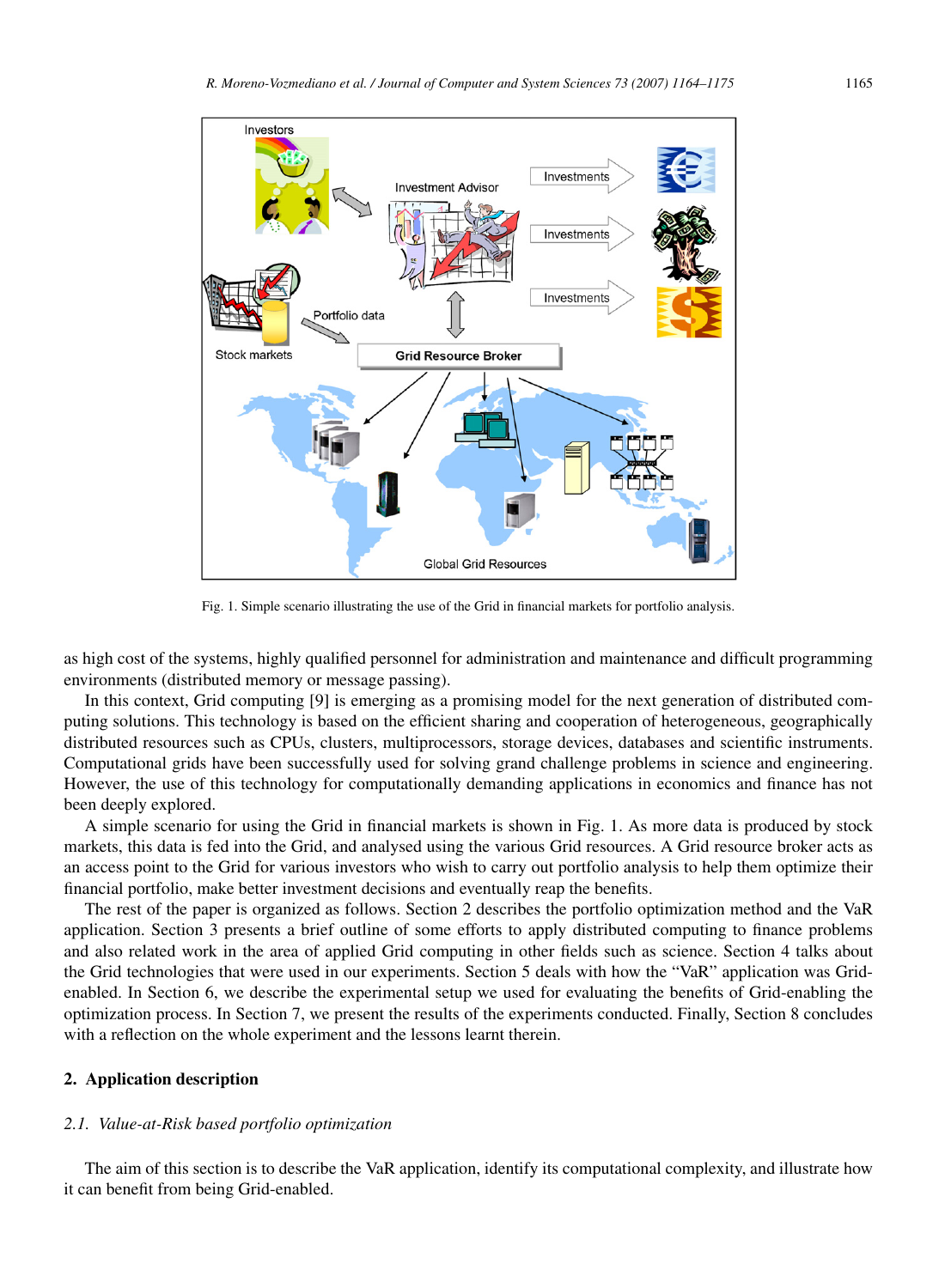Value-at-Risk (VaR) [6] is an important measure of the exposure of a given portfolio to different kind of risks inherent in financial environments, which can be used for portfolio optimization purposes.

Given a portfolio *P* composed by *k* assets  $\overline{S} = \{S_1, S_2, \ldots, S_k\}$ , and  $\overline{w} = \{w_1, w_2, \ldots, w_k\}$  the relative weights or positions of the assets in the portfolio, the price of the portfolio at time *t* is given by:

$$
P(t) = \sum_{i=1}^{k} w_i \cdot S_i(t).
$$

The VaR of the portfolio can be defined as the maximum expected loss over a holding period,  $\Delta t$ , and at a given level of confidence *c*, i.e.,

 $\text{Prob}\{\Delta P(\Delta t) < \text{VaR}\}=1-c,$ 

where  $\Delta P(\Delta t) = P(t + \Delta t) - P(t)$  is the change in the value of the portfolio over the time period  $\Delta t$ .

In this context, the portfolio optimization problem can be stated either in terms of wealth maximization or in terms of risk minimization. If we consider the wealth maximization criteria, the optimization problem is finding the portfolio composition vector  $\overline{w}$  which maximizes the expected portfolio yield  $\Delta P(\Delta t)$ , subject to a given constraint on VaR:

 $VaR \leqslant V$ 

and

$$
\sum_{i=1}^k w_i = 1.
$$

On the other hand, if we consider the risk minimization criteria, the optimization problem is finding the portfolio composition vector  $\overline{w}$  which minimizes the expected portfolio VaR, subject to a given constraint on yield:

 $\Delta P(\Delta t) \geqslant Y$ 

and

$$
\sum_{i=1}^k w_i = 1.
$$

Several methods for computing VaR have been proposed:

- *Parametric models*, like asset-normal VaR, delta-normal VaR, or delta–gamma-normal VaR.
- *Non-parametric models*, like historical simulation or Monte Carlo (MC) simulation.

The MC approach is based on simulating the changes in the values of the portfolio assets, and revaluating the entire portfolio for each simulation experiment. The main advantage of this method is its theoretical flexibility, because it is not restricted to a given risk term distribution and the grade of exactness can be improved by increasing the number of simulations.

For MC simulation purposes, the evolution of a single asset,  $S_i(t)$ , can be modelled as a random walk following a Geometric Brownian Motion:

 $dS(t) = \mu S(t) dt + \sigma S(t) dW(t)$ ,

where  $dW_t$  is a Wiener process,  $\mu$  is the instantaneous drift and  $\sigma$  is the volatility of the asset.

Assuming a lognormal distribution and using the Itô's lemma, the expression (2) can be transformed into an Arithmetic Brownian Motion:

$$
d(\ln S(t)) = (\mu - \sigma^2/2) dt + \sigma dW(t).
$$

Integrating the previous expression over a finite time interval, *δt*, we can reach an approximated solution for estimating the price evolution of  $S(t)$ :

$$
S(t + \delta t) = S(t)e^{(\mu - \sigma^2/2)\Delta\delta + \sigma\eta\sqrt{\delta t}},
$$

where *η* is a standard normal random variable.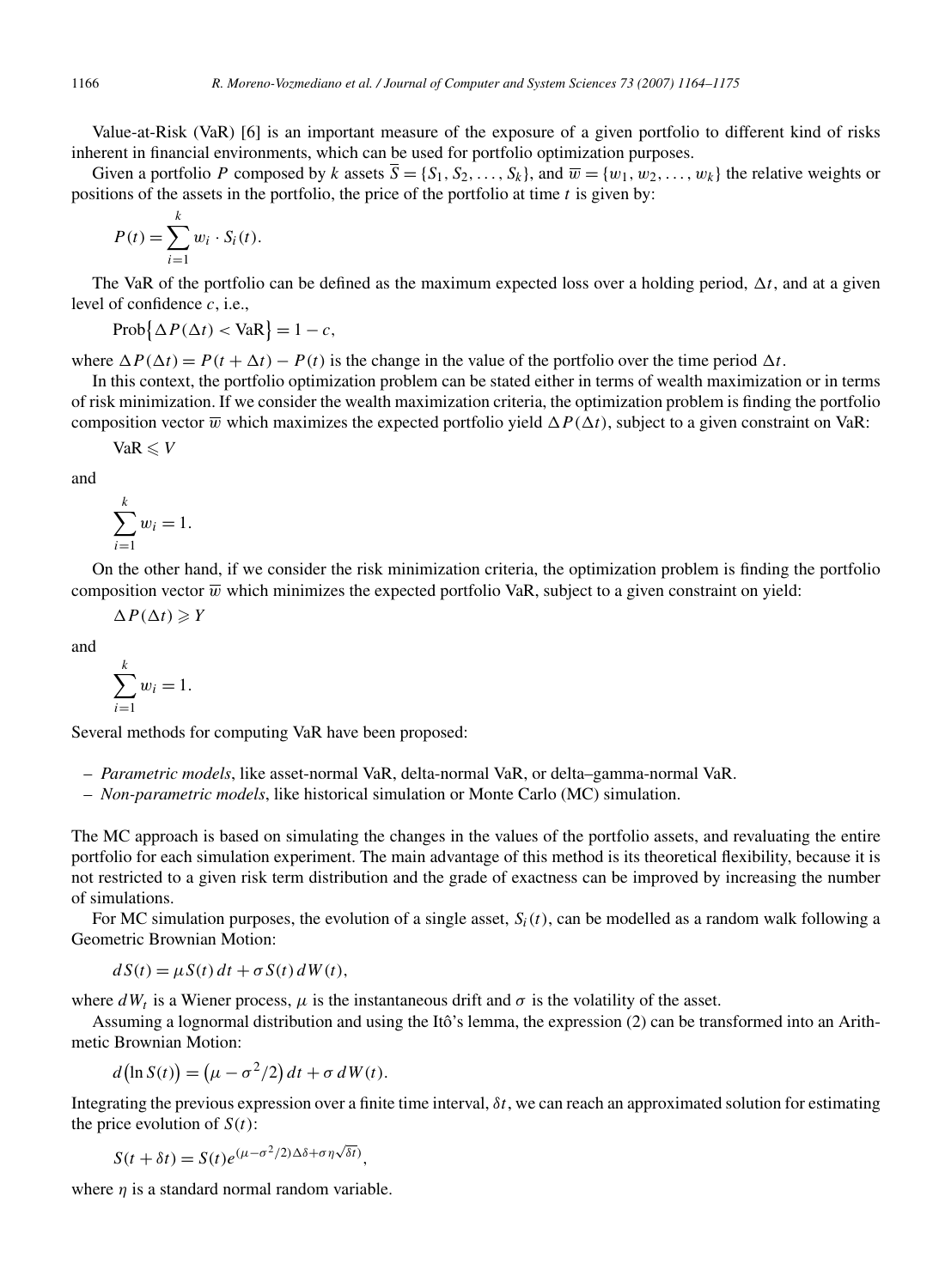For a portfolio composed by *k* assets,  $S_1(t)$ ,  $S_2(t)$ , ...,  $S_k(t)$ , the portfolio value evolution can be modelled as *k* coupled price paths:

$$
S_i(t + \delta t) = S_i(t)e^{(\mu_i - \sigma_i^2/2)\delta t + \sigma_i Z_i\sqrt{\delta t}}),
$$

where  $Z_i$  are  $k$  correlated random variables with covariance

 $cov(Z_i, Z_j) = cov(S_i, S_j) = \rho_{ij}$ .

To transform a vector of *k* uncorrelated normally distributed random variables  $\overline{\eta} = (\eta_1, \eta_2, \dots, \eta_k)$  into a vector of *k* correlated random variables  $\overline{Z} = (Z_1, Z_2, \ldots, Z_k)$ , we can use the Cholesky decomposition of the covariance matrix *(R)*:

$$
R = AA^T,
$$

where

$$
R = \begin{pmatrix} \rho_{11} & \rho_{12} & \cdots & \rho_{1k} \\ \rho_{21} & \rho_{22} & \cdots & \rho_{2k} \\ \vdots & \vdots & \ddots & \vdots \\ \rho_{k1} & \rho_{k2} & \cdots & \rho_{kk} \end{pmatrix}
$$

is assumed to be symmetric and positive definite, *A* is a lower triangular matrix and *AT* is the transpose of *A*.

Then, applying the matrix *A* to  $\overline{\eta}$  generates the new correlated random variables  $\overline{Z}$ 

 $\overline{Z} = A\overline{n}$ .

To simulate an individual portfolio price path for a given holding period  $\Delta t$ , using a *m*-step simulation path, it is necessary to evaluate the price path of all the *n* assets in the portfolio at each time interval:

$$
S_i(t + \delta t), S_i(t + 2\delta t), \dots, S_i(t + \Delta t) = S_i(t + m\delta t), \quad \forall i = 1, 2, \dots, k,
$$

where  $\delta t$  is the basic simulation time-step,  $\delta t = \Delta t / m$ .

For each simulation experiment, *j*, the portfolio value at target horizon is

$$
P_j(t + \Delta t) = \sum_{i=1}^k w_i S_{i,j}(t + \Delta t), \quad \forall j = 1, ..., N,
$$

where  $w_i$  is the relative weight of the asset  $S_i$  in the portfolio, and  $N$  is the overall number of simulations.

The changes in the value of the portfolio are

$$
\Delta P_j(\Delta t) = P_j(t + \Delta t) - P(t), \quad \forall j = 1, ..., N.
$$

The portfolio VaR can be measured from the distribution of the *N* changes in the portfolio value at the target horizon, taking the  $(1 - c)$ -percentile of this distribution, where *c* is the level of confidence.

The problem of portfolio optimization problem is a complex computational consuming problem, since this MC simulation must be achieved for different portfolio compositions vector  $\overline{w}$ , in order to find that one which maximizes yield or minimizes risk. There are several techniques for limiting the solution space, and shortening the overall simulation time, although many times they fall on local minima solutions.

So, in practice, it could be necessary to simulate different weight compositions (several thousand scenarios), more complex portfolios (several hundred assets), more price paths (several millions), or longer holding periods. However, increase in the number of parameters also increases the simulation time significantly and running several scenarios could potentially take several hours or even days on a single computer.

Thus, the long turnaround time of the simulations motivates the use of High-Performance Computing (HPC) resources within the domain of portfolio analysis. However, the variable nature of such workloads makes it difficult to provision the right amount of resources for running them. Therefore, on demand allocation of resources is required to handle expansions and contractions in the workload.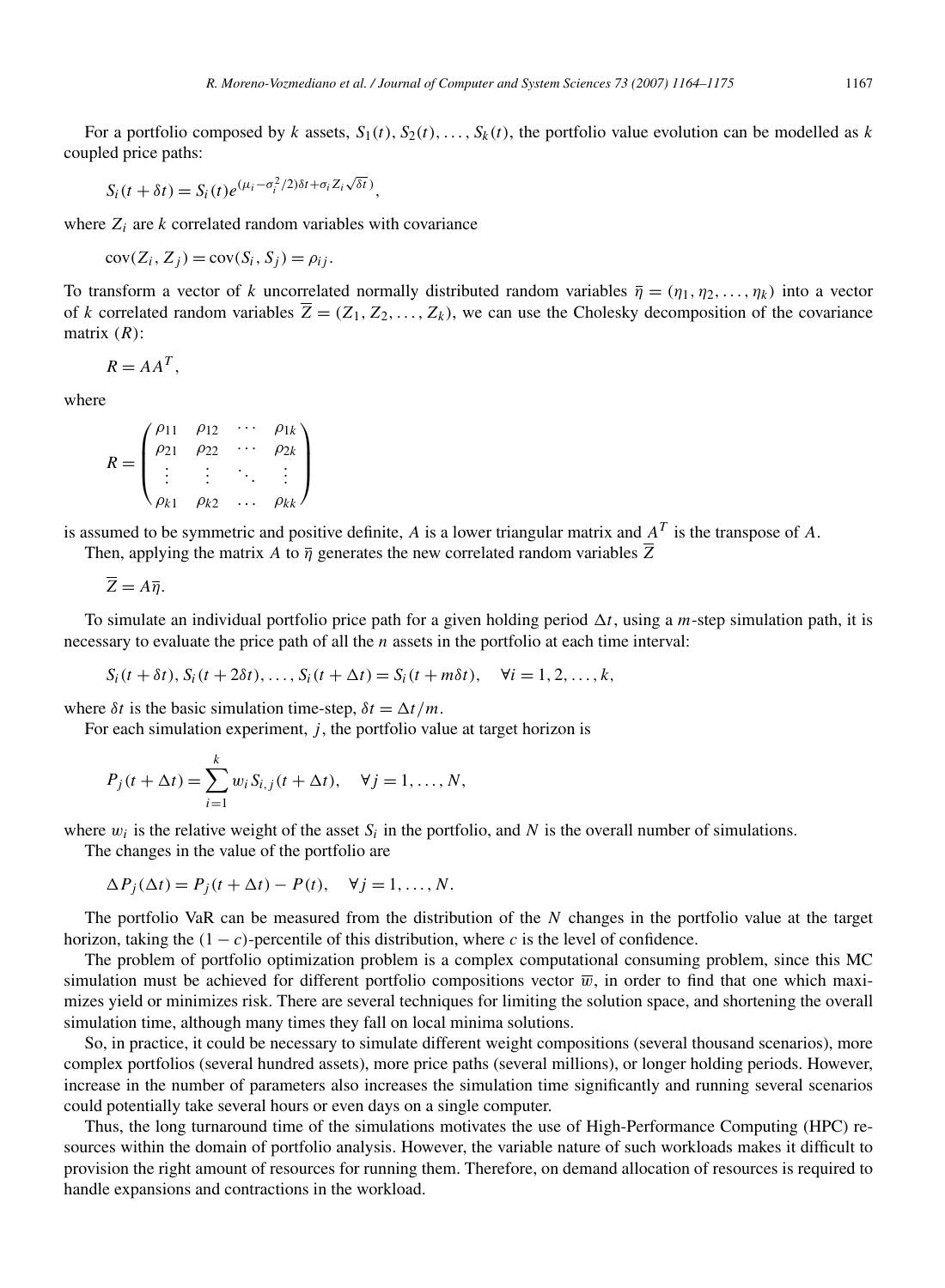# **3. Related work**

In recent times, the promise of Grid computing has led researchers and developers to apply the technology on different scales to a wide range of domains such as Bio-informatics [12], High Energy Physics [5,16], Neurosciences [4], Language Processing [14], and Earth Sciences [2]. A lot of groups that have made efforts towards scaling up their applications from Clusters to Grids come from the scientific community. In the commercial world, the area of financial services can benefit hugely from distributed computing. Some companies in the finance business have already reaped good benefits from distributing their analysis and other resource intensive applications across enterprise clusters [17–19].

Grids are the next logical step beyond clusters, and provide a better solution for large-scale compute and data intensive applications, spanning across multiple organisations with different policies and varying types of resources. The sharing of such heterogeneous resources in a service-oriented market paradigm will only benefit all involved parties due to the vastly higher potential of the Grid. Also, a owning and managing a dedicated cluster may not always be feasible in all cases. One solution to obtaining resources only when needed is to use a Grid which provides services on-demand.

One of the many different approaches to achieving performance gains is to actually rewrite an application using Message Passing Interface (MPI) or similar paradigms to distribute the work across multiple processors. In the context of computational economics and finance, one such work is described by Abdelkhalek and Bilas [1]. However, this involves a lot of effort and time and the application cannot adapt itself well to changing conditions as are found in Grids. The approach presented in this paper of composing the application as a bag of independent tasks and letting a resource broker execute them not only eliminates the need to rewrite applications but also offloads the parallelization logic on to the broker thus isolating the application developer from the need to factor in the heterogeneous Grid environments. Also, the resource broker is capable of allocating resources depending on varying application requirements thus enhancing scalability and adaptability of the process.

## **4. Background grid technologies**

The computational grid is enabled by the use of software services known as Grid-middleware. These services make possible secure and uniform access to heterogeneous resources to execute applications. There are many technology options, today for running applications on remote computers that are part of a Grid. These include low-level middleware such as Globus [8], UNICORE (UNiform Interface to COmputing REsources) [20] and Alchemi [15] and user-level middleware or brokers which perform aggregation of Grid services and meta-scheduling, such as the Gridbus broker [16], Nimrod [3], Condor [11] and GRUBER (Grid Resource Usage SLA Broker) [7], etc.

For the purpose of Grid-enabling portfolio optimization, our requirements included a system which automates or makes it easy to conduct the process of distributing the application, deploying and running it on Grid nodes, monitor the progress, handle failures and collate the results of execution. Globus is a good choice of middleware as it is one of the most widely used low-level Grid middleware systems today in both research and commercial areas and has wide community support and an active development group. The Gridbus broker, a user-level middleware that supports the Globus middleware, was chosen for this application as it provides simple mechanisms for rapidly formulating the application requirements and meets the requirements mentioned previously. A brief description of Globus and the Gridbus broker follows.

# *4.1. The Globus Toolkit*

The open source Globus Toolkit is a set of software services and libraries for resource monitoring, discovery, and management, plus security and file management. It facilitates construction of computational Grids and Grid-based applications, across corporate, institutional and geographic boundaries. The toolkit is developed and maintained by the Globus Alliance, which includes the Argonne National Laboratory, USA and others. It allows secure access to remote computers via GSI (Grid-security infrastructure) and makes the node a part of the Grid, while preserving the autonomy of the node by using locally set policies to decide who can access the services offered and when. The toolkit includes software for security, information infrastructure, resource management, data management, communication,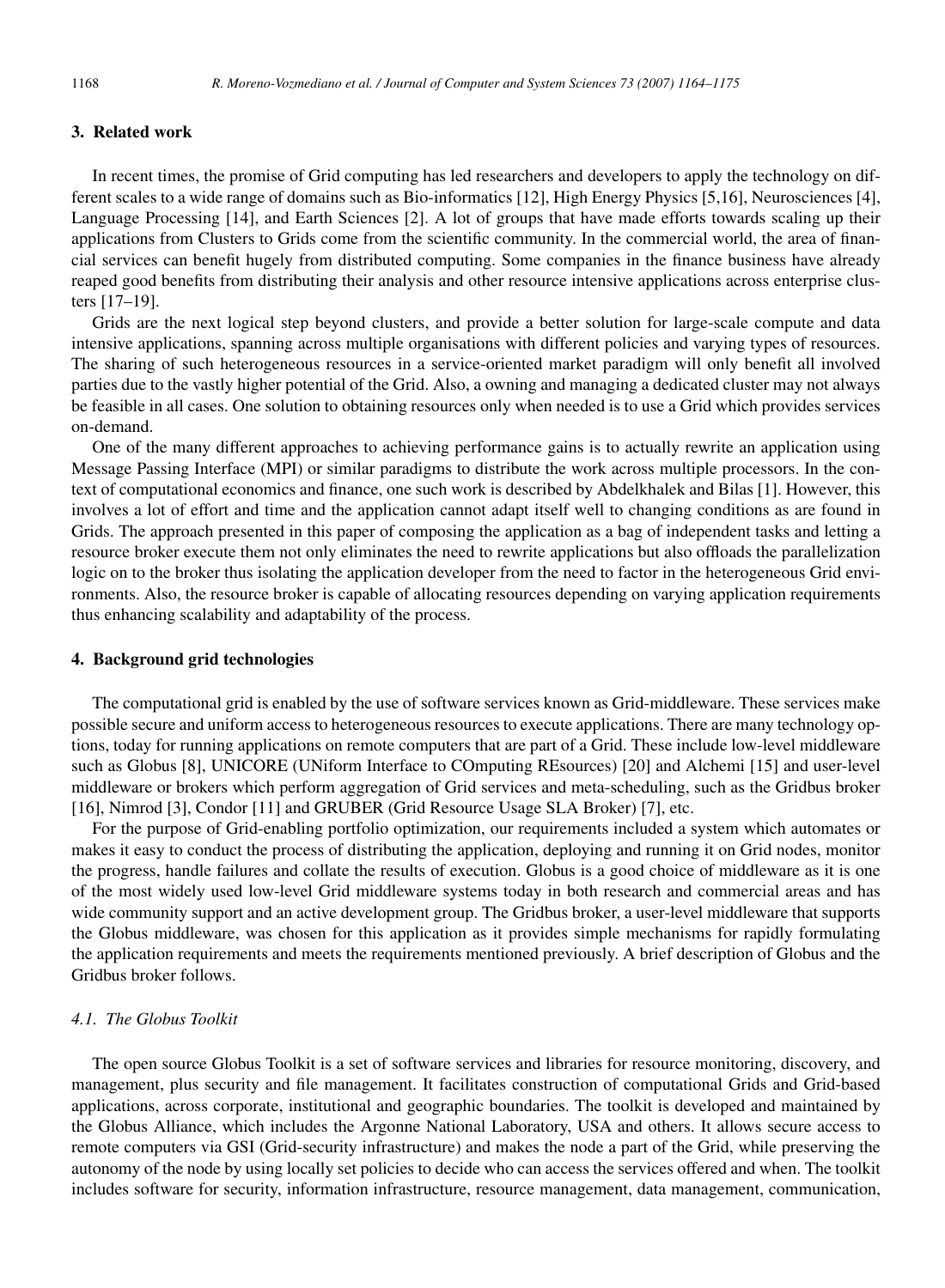fault detection, and portability. It is packaged as a set of components that can be used either independently or together to develop applications.

#### *4.2. The Gridbus Broker*

The Gridbus service broker [16] is a flexible open-source platform-independent resource brokering system, implemented in Java, which provides brokering services for distributed execution of applications on various low-level middleware systems including Globus, UNICORE, Alchemi, XGrid [23], and queuing systems such as PBS (Portable Batch System) [21], and SGE (Sun Grid Engine) [22]. It hides the complexity of the Grid by translating a bag-ofindependent-tasks or parameter-sweep type application into jobs that can be scheduled to be executed on resources, monitoring those jobs and collating the results of the execution when finished. The broker acts as a user-agent and makes scheduling decisions on where to place the jobs on the Grid depending on the computational resources charac-

```
<?xml version="1.0" encoding="UTF-8"?>
<xpml xmlns:xsi="http://www.w3.org/2001/XMLSchema-instance"
xsi:noNamespaceSchemaLocation="XMLInputSchema.xsd">
        <parameter name="scenario" type="integer" domain="range">
                <range from="0" to="99" type="step" interval="1"/>
        </parameter>
        <requirement type="node">
                <copy>
                         <source location="local" file="cholesky.dat" />
                         <destination location="node" file="cholesky.dat" />
                </copy>
                <copy>
                         <source location="local" file="volat.dat" />
                         <destination location="node" file="volat.dat" />
                </copy>
                <copy>
                         <source location="local" file="input.dat"/>
                         <destination location="node" file="input.dat"/>
                </copy>
                <copy>
                         <source location="local" file="var" />
                         <destination location="node" file="var" />
                </copy>
        </requirement>
        <task type="main">
                <copy>
                         <source location="local" file="positions\_\$scenario.dat"/>
                         <destination location="node" file="positions\_\$scenario.dat"/>
                </copy>
                <execute location="node">
                         <command value="./var"/>
                         <arg value="\$scenario"/>
                </execute>
                <copy>
                         <source location="node" file="output\_\$scenario"/>
                         <destination location="local" file="output\_\$scenario"/>
                </copy>
                <copy>
                         <source location="node" file="var\_\$scenario"/>
                         <destination location="local" file="var\_\$scenarioyy"/>
                </copy>
        </task>
\langle / xpm1
```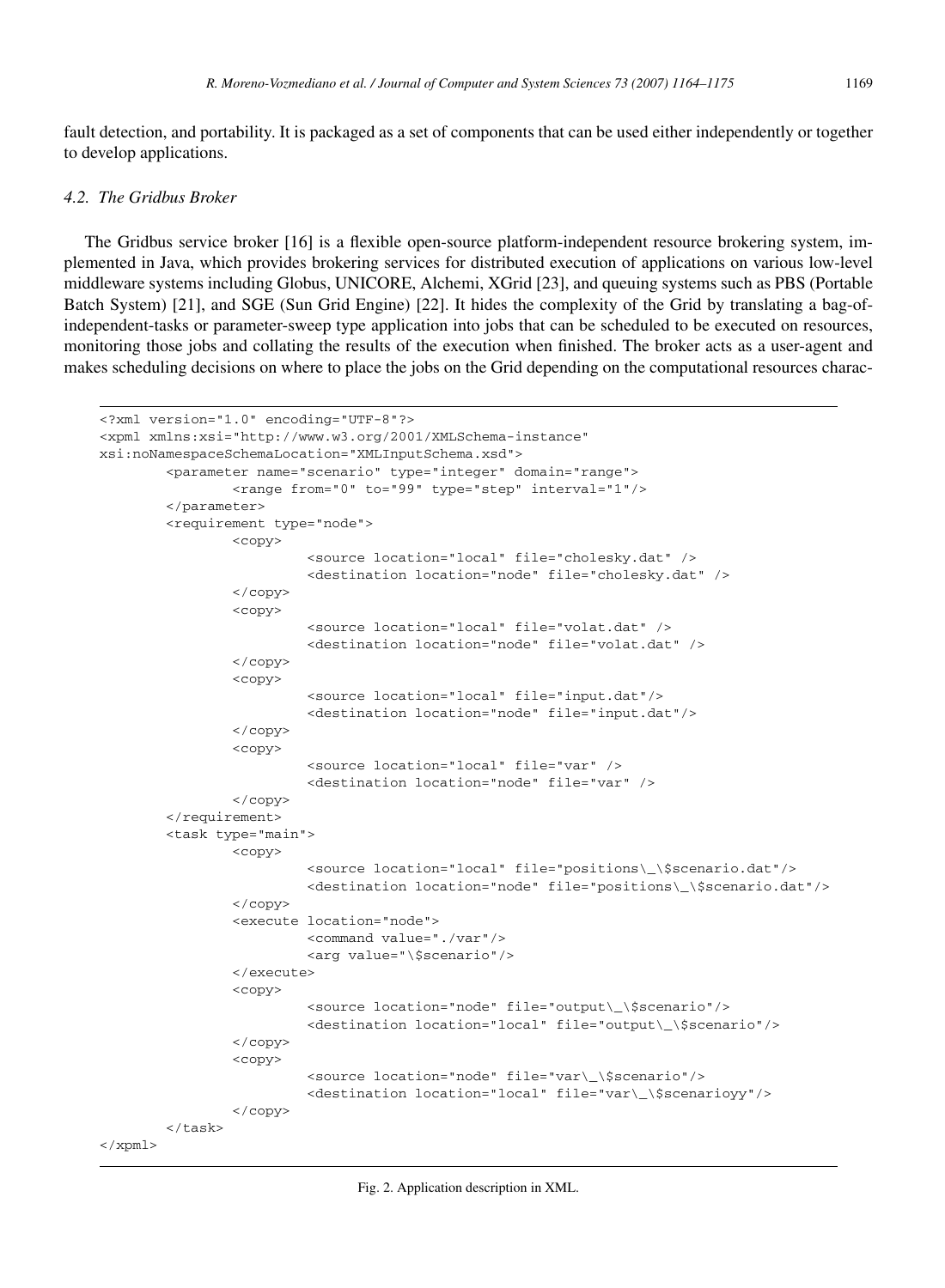teristics (such as availability, capability, and cost), the users' quality of service requirements such as the deadline and budget, and the proximity of the required data or its replicas to the computational resources.

## **5. Grid Enabling the VaR optimization application**

The VaR application is written in the C language, and is a simple program that is not directly aware of the Grid by itself, that is it was not designed to run as a distributed application.

A single run of the VaR application computes the value-at-risk for a portfolio of *k* assets, by simulating *N* pricepaths, of the stock movements over a holding period  $\Delta t$ , using a basic time-step of  $\delta t$ . The *k* assets are defined in a data file, *volat.dat*, with their volatility and drift information. The *cholesky.dat* input data file contains the Cholesky portfolio composition matrix  $\overline{w}$ . The input parameters  $N$ ,  $\Delta t$ , and  $\delta t$  are contained in another data file, *input.dat*. The output it produces is a frequency distribution, which is used to get a measure of the portfolio VaR by taking the  $1 - c$ percentile of the distribution, where  $c$  is the level of confidence.

Grid enabling the VaR application involves running the same application over multiple data sets or input parameters, for simulating different scenarios of stock movements. Each run of VaR is independent of another run and exhibits coarse-grained data parallelism and hence, this application fits nicely into the parameter-sweep paradigm.

To run the application on the Grid using the Gridbus broker, we described the application using the declarative XML-based eXtensible Parametric Modelling Language (XPML) provided by the broker, as it offered an easy way to vary the parameters and rerun the application. XPML allows us to specify the inputs, executable files and outputs generated by the VaR application. The XPML file shown in Fig. 2 describes the application to be consisting of a parameter *i* ranging from 0 to 99 (i.e. 100 scenarios for computing VaR). The task performed by each job in the application is described by a sequence of commands which copy files and execute the VaR program. The XPML specification largely simplifies and accelerates the process of describing an application to be deployed and run on distributed resources. XPML allows the user to focus on the specifics of the application tasks, and leave the execution details to the resource broker. More details about the specific experiment runs conducted are given in the next section.

# **6. Experiments and evaluation**

To evaluate the benefits the Grid brings to this finance application, we conducted three sets of experiments as shown in Table 1. For our experiments we varied the input parameters  $\Delta t$  (holding period) and  $\delta t$  (time-step) and used  $k = 76$ assets and  $N = 500,000$  price-paths in which the stocks could vary. The assets were derived from a real investment product and are companies trading on the Madrid Stock Exchange in Spain.

The first set involved running one scenario on one computer, varying the holding period parameter  $(\Delta t)$ , with number of simulations  $N = 500,000$ , number of assets  $k = 76$ , and a basic time step of  $\delta t = 1$  day. These aimed to investigate the effect of varying input parameters on the output VaR computed

Table 2a shows the input parameters of the three experiments from the first set. These simulations were run on a single computer, with Intel P4 processor at 2.5 GHz, 512 MB RAM, and Linux OS.

The second set of experiments conducted aimed to simply confirm that Grid-enabling the VaR application was useful in terms of application performance. Four experiments with varying number of Grid-nodes were performed, keeping the application parameters  $k, N, \Delta t$ , and  $\delta t$  constant. The parameter values used in this set of experiments is shown in Table 2b.

Table 1 Description of experiments

|       | No. of experiments | Description                                                                                                                                                                                                                                                                                           |
|-------|--------------------|-------------------------------------------------------------------------------------------------------------------------------------------------------------------------------------------------------------------------------------------------------------------------------------------------------|
| Set 1 |                    | Computes VaR on a single computer, running a single scenario with different<br>values for the $\Delta t$ (holding period) parameter.                                                                                                                                                                  |
| Set 2 |                    | Evaluates application performance in terms of speed, with fixed job-size (i.e.<br>using same parameters) and varying number of Grid nodes.                                                                                                                                                            |
| Set 3 |                    | Evaluates application performance with varying job size and same set of Grid<br>nodes by computing VaR on a Grid of 5 nodes, running 100 different scenarios<br>with different values for the $\Delta t$ (holding period), and enables comparison of the<br>outputs with those from experiment Set 1. |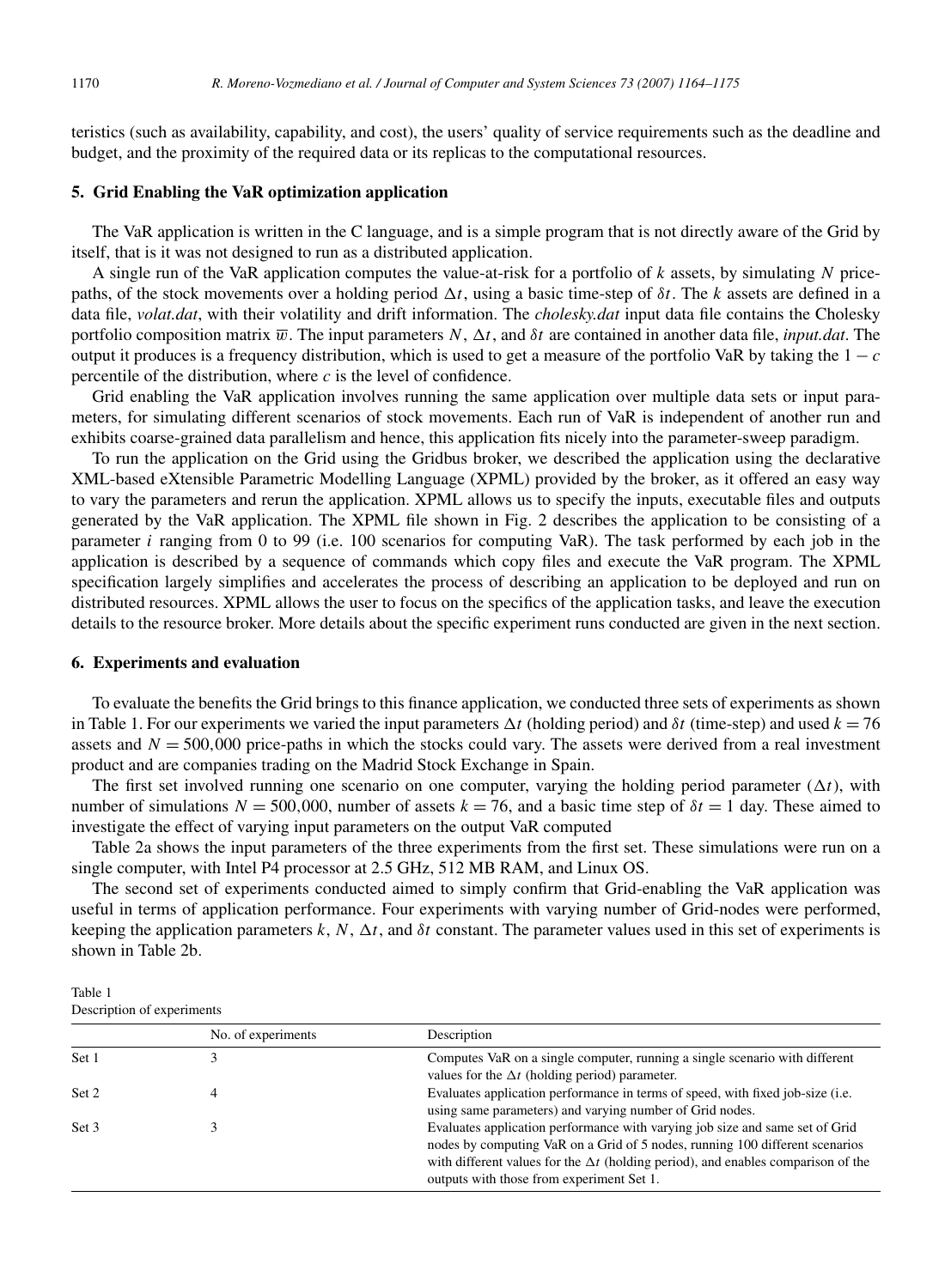|          | $\frac{1}{2}$ and $\frac{1}{2}$ and $\frac{1}{2}$ and $\frac{1}{2}$ and $\frac{1}{2}$ and $\frac{1}{2}$ and $\frac{1}{2}$ and $\frac{1}{2}$ and $\frac{1}{2}$ |                     |                             |                                      |                                       |                                                    |  |  |  |
|----------|---------------------------------------------------------------------------------------------------------------------------------------------------------------|---------------------|-----------------------------|--------------------------------------|---------------------------------------|----------------------------------------------------|--|--|--|
| Set 1    | No. of assets<br>(k`                                                                                                                                          | No. of<br>scenarios | No. of<br>simulations $(N)$ | Holding period<br>$(\Delta t)$ (day) | Basic time step<br>$(\delta t)$ (day) | No. of time steps<br>$(m) = (\Delta t)/(\delta t)$ |  |  |  |
| Exper. 1 | 76                                                                                                                                                            |                     | 500,000                     |                                      |                                       |                                                    |  |  |  |
| Exper. 2 | 76                                                                                                                                                            |                     | 500,000                     |                                      |                                       |                                                    |  |  |  |
| Exper. 3 | 76                                                                                                                                                            |                     | 500,000                     |                                      |                                       | 10                                                 |  |  |  |

Table 2a Parameters for simulation experiments 1–3 (set 1)

*Note*: Total Investment  $(USD) = 160.8$  million.

Grid application parameters used for the performance experiment with varying number of grid nodes (set 2)

| Set 2    | No. of assets<br>(k) | No. of<br>scenarios | No. of<br>simulations $(N)$ | Holding period<br>$(\Delta t)$ (day) | Basic time step<br>$(\delta t)$ (day) | No. of time steps<br>$(m) = (\Delta t)/(\delta t)$ | No. of<br>grid nodes |
|----------|----------------------|---------------------|-----------------------------|--------------------------------------|---------------------------------------|----------------------------------------------------|----------------------|
| Exper. 1 | 76                   | 100                 | 100,000                     |                                      |                                       |                                                    |                      |
| Exper. 2 | 76                   | 100                 | 100,000                     |                                      |                                       |                                                    |                      |
| Exper. 3 | 76                   | 100                 | 100,000                     |                                      |                                       |                                                    |                      |
| Exper. 4 | 76                   | 100                 | 100,000                     |                                      |                                       |                                                    |                      |

*Note*: Total Investment (USD) =  $160.8$  million.

#### Table 2c

Table 2b

Parameters for simulation experiments 1–3 (set 3)

| Set 3    | No. of assets<br>(k) | No. of<br>scenarios | No. of<br>simulations $(N)$ | Holding period<br>$(\Delta t)$ (day) | Basic time step<br>$(\delta t)$ (day) | No. of time steps<br>$(m) = (\Delta t)/(\delta t)$ | No. of<br>grid nodes |
|----------|----------------------|---------------------|-----------------------------|--------------------------------------|---------------------------------------|----------------------------------------------------|----------------------|
| Exper. 1 | 76                   | 100                 | 500,000                     |                                      |                                       |                                                    |                      |
| Exper. 2 | 76                   | 100                 | 500,000                     |                                      |                                       |                                                    |                      |
| Exper. 3 | 76                   | 100                 | 500,000                     |                                      |                                       |                                                    |                      |

*Note*. Total Investment (USD) =  $160.8$  million.

#### Table 3

#### Resources used in the experiments

| Server name               | Owner organisation                          | Configuration                                   | Grid middleware |
|---------------------------|---------------------------------------------|-------------------------------------------------|-----------------|
| belle.cs.mu.oz.au         | GRIDS Lab, The University of Melbourne      | IBM e-Server with 4 CPUs                        | Globus $v.2.4$  |
| belle.anu.edu.au          | Australian National University, Canberra    | IBM e-Server with 4 CPUs                        | Globus $v.2.4$  |
| belle.physics.usyd.edu.au | School of Physics, The University of Sydney | IBM e-Server with 4 CPUs                        | Globus $v.2.4$  |
| lc1.apac.edu.au           | APAC. Canberra                              | 154 node, 156 CPU 2.8 GHz Dell P4 Linux cluster | Globus $v.2.4$  |
| manjra.cs.mu.oz.au        | GRIDS Lab, The University of Melbourne      | x86 Linux cluster with 13 nodes                 | Globus $v.4.0$  |

Finally, a third set of experiments, similar to those in the first was conducted on a Grid of 5 nodes. These involved running 100 different scenarios on Grid nodes by varying the input parameter— $\Delta t$  (holding period). In addition to serve as an indication of application performance with varying simulation parameters, these tests were also useful to get outputs, from distributing the VaR application on the Grid, which could be compared with the outputs obtained running one scenario on a single computer (set 1). The application parameters used for set 3 of experiments is shown in Table 2c.

For the Grid experiments (set 2 and set 3), the Belle analysis test bed Grid [16]—consisting of resources distributed around Australia including Melbourne, Adelaide and Canberra—was used. These systems are interconnected via GrangeNet (Grid and Next generation Network) which is a multi-gigabit network supporting Grid and advanced communication services across Australia.

The broker was deployed on a PC at the GRIDS lab (bart.cs.mu.oz.au), at the University of Melbourne, and the agents were dispatched to other resources at runtime by the Gridbus broker. The performance tests aimed to determine the effect of increasing number of Grid nodes for a fixed job size and number of jobs. The test bed resources are shown in Table 3.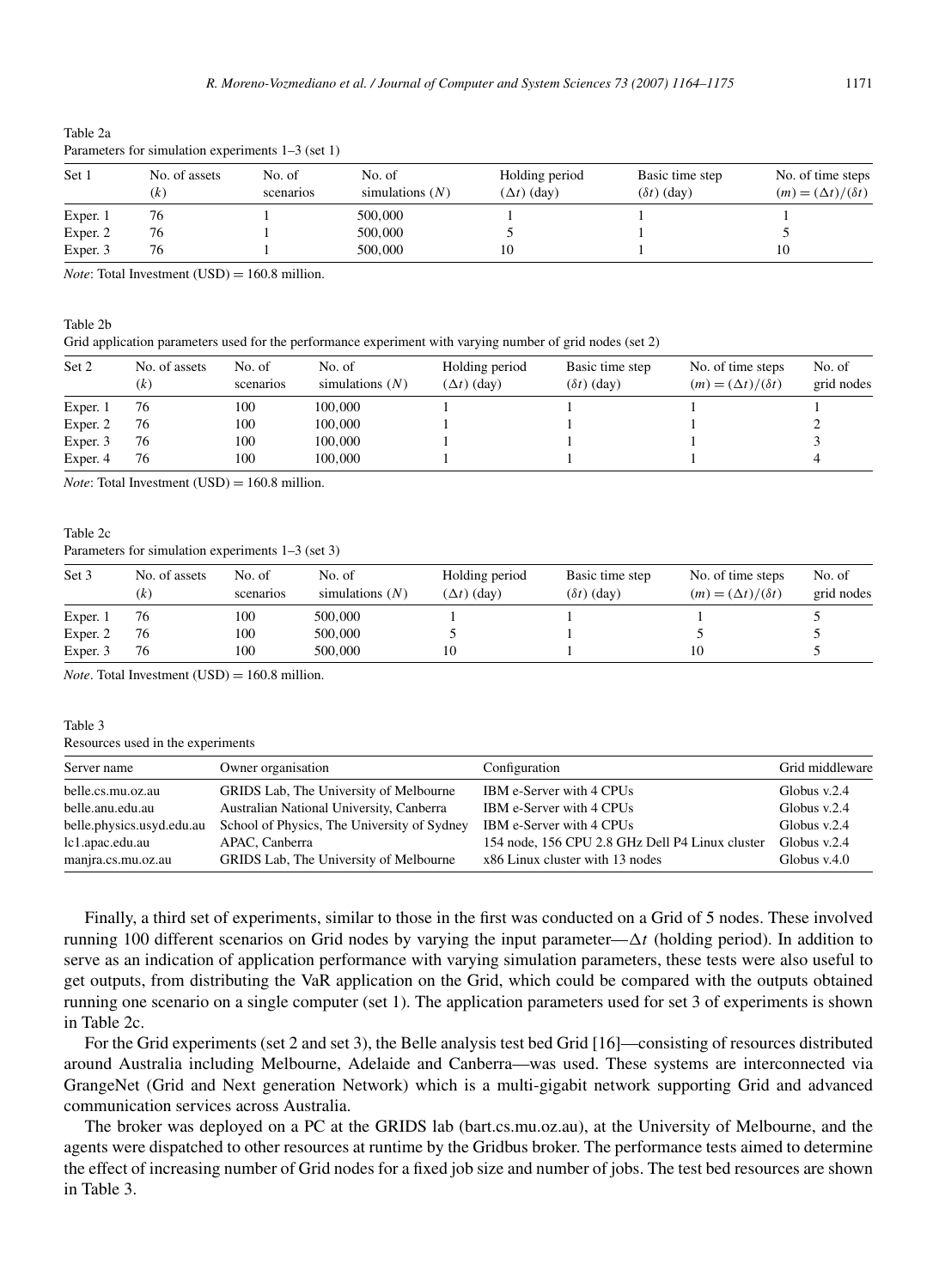

Fig. 3. Frequency graph for set 1: Experiments  $1-3$  (# of scenarios = 1).

Fig. 4. Frequency graph for set 3: Experiments 1–3 (# of sce $narios = 100$ ).

# **7. Results**

Figures 3(a), (b), and (c) plots the frequency distribution graphs resulting from the simulations of the set 1 experiments 1, 2, and 3 respectively, and Table 4 summarizes some VaR estimation values for different levels of confidence *c*,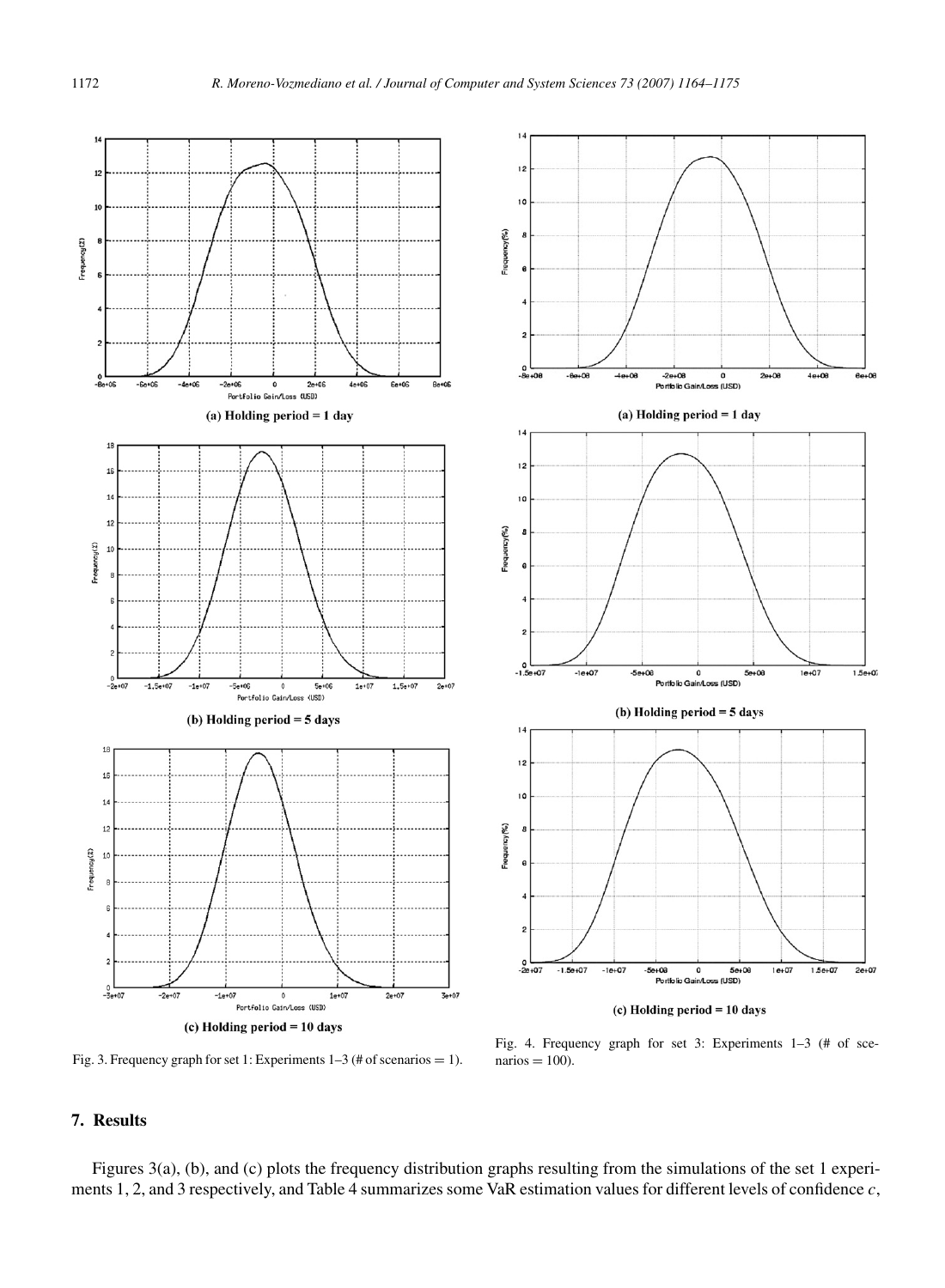Table 4 VaR values for the three simulation experiments from set 1

| Set 1        | VaR (USD) $c = 90.0\%$<br>(million) | VaR (USD) $c = 95.0\%$<br>(million) | VaR (USD) $c = 97.0\%$<br>(million) | VaR (USD) $c = 99\%$<br>(million) |
|--------------|-------------------------------------|-------------------------------------|-------------------------------------|-----------------------------------|
| Experiment 1 | 2.8                                 | 3.4                                 | 3.8                                 | 4.4                               |
| Experiment 2 | 6.7                                 | 8.2                                 | 9.1                                 | 10.8                              |
| Experiment 3 | 10.1                                | 12.1                                | 13.4                                | 15.8                              |

Table 5

Application performance results (set 2)

| Set 2    | No. of simulations $(N)$ | Holding period $(\Delta t)$ | Basic time step $(\delta t)$ | No. of grid nodes | Time taken (min) |
|----------|--------------------------|-----------------------------|------------------------------|-------------------|------------------|
| Exper. 1 | 500,000                  |                             |                              |                   | 67               |
| Exper. 2 | 500,000                  |                             |                              |                   | 59               |
| Exper. 3 | 500,000                  |                             |                              |                   | 46               |
| Exper. 4 | 500,000                  |                             |                              |                   | 33               |



Fig. 5. VaR application performance on a Grid with varying Grid number of nodes (set 2).

obtained from the frequency graphs. For example, if we hold the portfolio investment for 1 day the probability of losing more than 5 million dollars is lower than  $1\%$  ( $c = 99\%$ ). For 5 days, the probability of losing more than 10 million dollars is around 1% ( $c \approx 99\%$ ), however if we hold the portfolio investment for 10 days, the probability of losing more than 10 million dollars is  $10\%$  ( $c \approx 90\%$ ).

The results for the second set of experiments are shown in Fig. 5. This shows the performance of distributing the simulation over different Grid nodes. The main parameters of this simulation are summarized in Table 5. In this case we have simulated 100 different scenarios over a holding period  $(\Delta t)$  of 1 day, with a basic time step  $(\delta t)$  of 1 day, and 500,000 price paths per scenario *(N)*. As we can see, the simulation of 100 scenarios on a single computer takes around 67 min. If we distribute these simulations over different Grid nodes, we can obtain a significant time reduction, for example using 4 computing nodes, the resulting simulation time is halved (33 min).

The results for experiment set 3, shown in Fig.  $4(a)$ –(c), plot the frequency distribution graphs resulting from the simulations of the set 3 experiments 1–3, respectively. These results are similar to those in set 1, as the application input parameters were varied in the same way, except that the experiment was conducted over 100 scenarios in each case, over a Grid. Table 6 summarizes the VaR estimation values for different levels of confidence (c), obtained from the frequency graphs obtained from results of experiments 1–3 of set 3 (running the VaR on the Grid). The values that are produced from running the VaR application on the Grid testbed for 100 scenarios are given in Table 6. This was done by computing 100 different frequency distributions (one for each scenario), and obtaining 100 different VaR values (for a given level of confidence). Then, the lowest (absolute) value of VaR is selected as the scenario with this value is likely to be the best one, because the loss of money of the investment is likely to be lower. Comparing the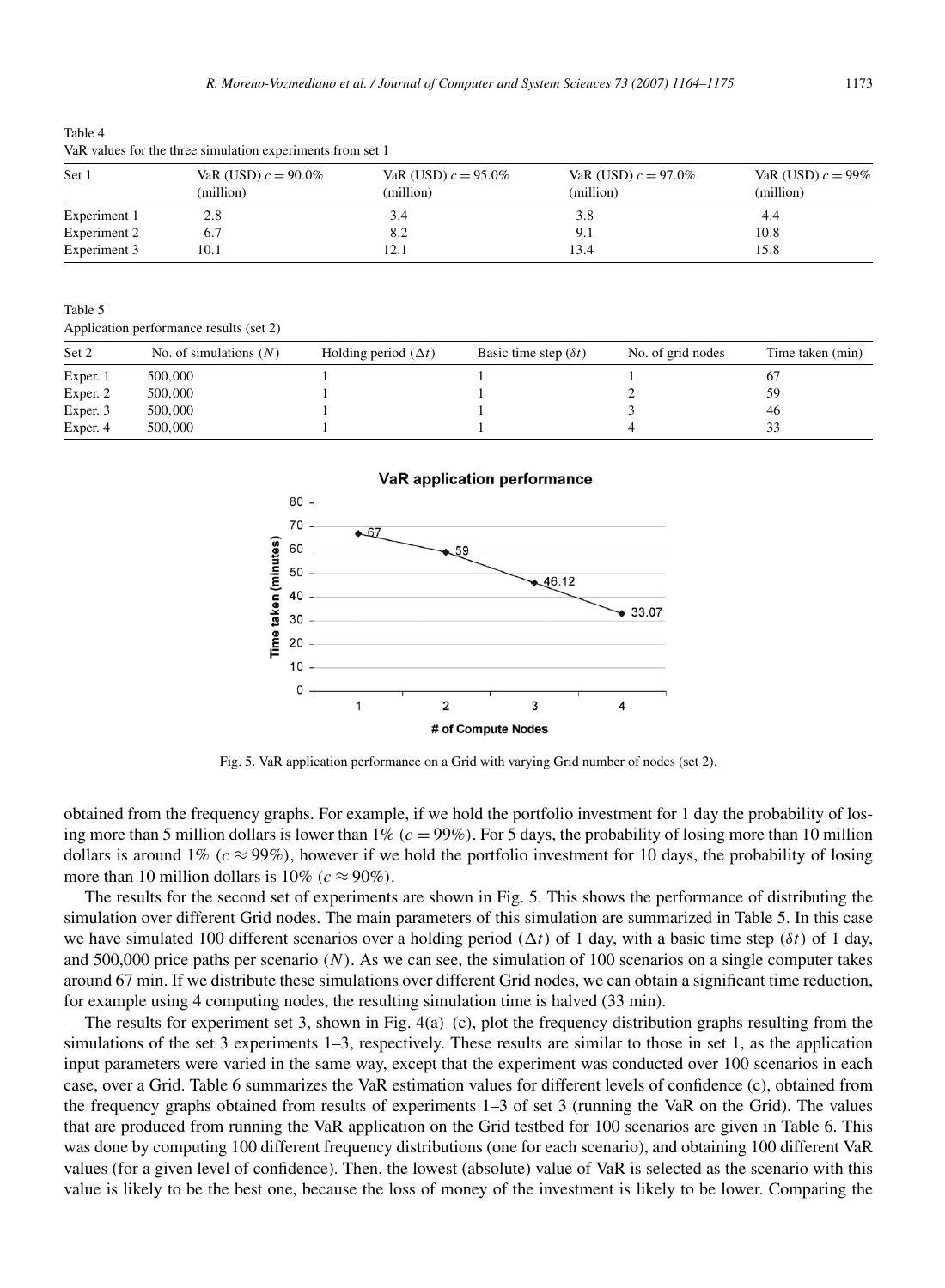|--|--|

| Set 1        | VaR (USD) $c = 90.0\%$<br>(million) | VaR (USD) $c = 95.0\%$<br>(million) | VaR (USD) $c = 97.0\%$<br>(million) | VaR (USD) $c = 99\%$<br>(million) |
|--------------|-------------------------------------|-------------------------------------|-------------------------------------|-----------------------------------|
| Experiment 1 | 2.5                                 | 3.1                                 | 3.5                                 | 4.1                               |
| Experiment 2 | 5.7                                 | 6.9                                 | 7.7                                 | 9.0                               |
| Experiment 3 | 8.1                                 | 9.8                                 | 10.9                                | 12.7                              |

Table 6 VaR values for the three simulation experiments from set 3

Table 7

Application performance results (set 3)

| Set 3              | No. of simulations $(N)$ | Holding period $(\Delta t)$ (day) | Basic time step $(\delta t)$ (day) | No. of grid nodes | Time taken (min) |
|--------------------|--------------------------|-----------------------------------|------------------------------------|-------------------|------------------|
| Exper. 1           | 500,000                  |                                   |                                    |                   | 46               |
| Exper <sub>2</sub> | 500,000                  |                                   |                                    |                   | 58               |
| Exper. 3           | 500,000                  |                                   |                                    |                   | 134              |

values in Table 4 (for 1 scenario) and Table 6, we see that those in the latter are lower than the former. While the values are still probabilistic, they are better estimates of the VaR as more scenarios were considered in the evaluation.

Table 7 shows the application performance when run on a Grid of 5 nodes simulating 100 scenarios (constituting 100 Grid jobs), while varying the holding period. Here, we see that there is a sharp increase in the time required to complete the experiment for a holding period of 10 days from that of 5 days. This suggests that the time required increases exponentially rather than linearly with the increase in the holding period.

#### **8. Summary and conclusion**

In this paper, we have explored the application of Grid technologies within financial services domain by executing a portfolio optimization application that estimates the Value-at-Risk for a given asset portfolio through Monte Carlo simulation. We have utilised readily available Grid technologies and have shown how with the use of a simple, declarative interface and without rewriting the application, it is possible to execute a sequential, single machine application on aggregated Grid resources.

From the results of our execution, it is evident that running on a Grid reduces the time of execution significantly. Also, a user is able to run the application for more scenarios and receive a better estimation of VaR in a shorter period of time.

However, this is only one of the ways in which Grid technologies can be applied in this domain. While, in our evaluation, the asset values have been provided in a static file, it is possible to visualise a service that will aggregate information from various stock quote providers and perform VaR analysis for a given portfolio over a Grid. This will be able to make use of emerging Service-Oriented Architecture (SOA) paradigm that has been realized in Grid computing through Grid services [10].

#### **References**

- [1] A. Abdelkhalek, A. Bilas, Parallelization, optimization, and performance analysis of portfolio choice models, in: Proceedings of the 30th International Conference on Parallel Processing, Valencia, Spain, September 3–7, 2001.
- [2] B. Allcock, I. Foster, V. Nefedova, A. Chervenak, E. Deelman, C. Kesselman, J. Lee, A. Sim, A. Shoshani, B. Drach, D. Williams, Highperformance remote access to climate simulation data: A challenge problem for data grid technologies, in: Proceedings of the 2001 ACM/IEEE Conference on Supercomputing, SC'01, Denver, CO, USA, ACM Press, November 2001.
- [3] R. Buyya, D. Abramson, J. Giddy, Nimrod-G resource broker for service-oriented grid computing, IEEE Distrib. Syst. Online 2 (7) (November 2001).
- [4] R. Buyya, S. Date, Y. Mizuno-Matsumoto, S. Venugopal, D. Abramson, Neuroscience instrumentation and distributed analysis of brain activity data: A case for eScience on global grid, J. Concurrency and Computation: Practice and Experience 17 (15) (December 2005).
- [5] E. Deelman, C. Kesselman, G. Mehta, L. Meshkat, L. Pearlman, K. Blackburn, P. Ehrens, A. Lazzarini, R. Williams, S. Koranda, GriPhyN and LIGO: Building a virtual data grid for gravitational wave scientists, in: Proceedings of the 11th IEEE international Symposium on High Performance Distributed Computing, HPDC-11, July 24–26, 2002, IEEE Comput. Soc., Washington, DC, 2002.
- [6] D. Duffie, J. Pan, An overview of value at risk, J. Derivatives 4 (1997) 7–49.